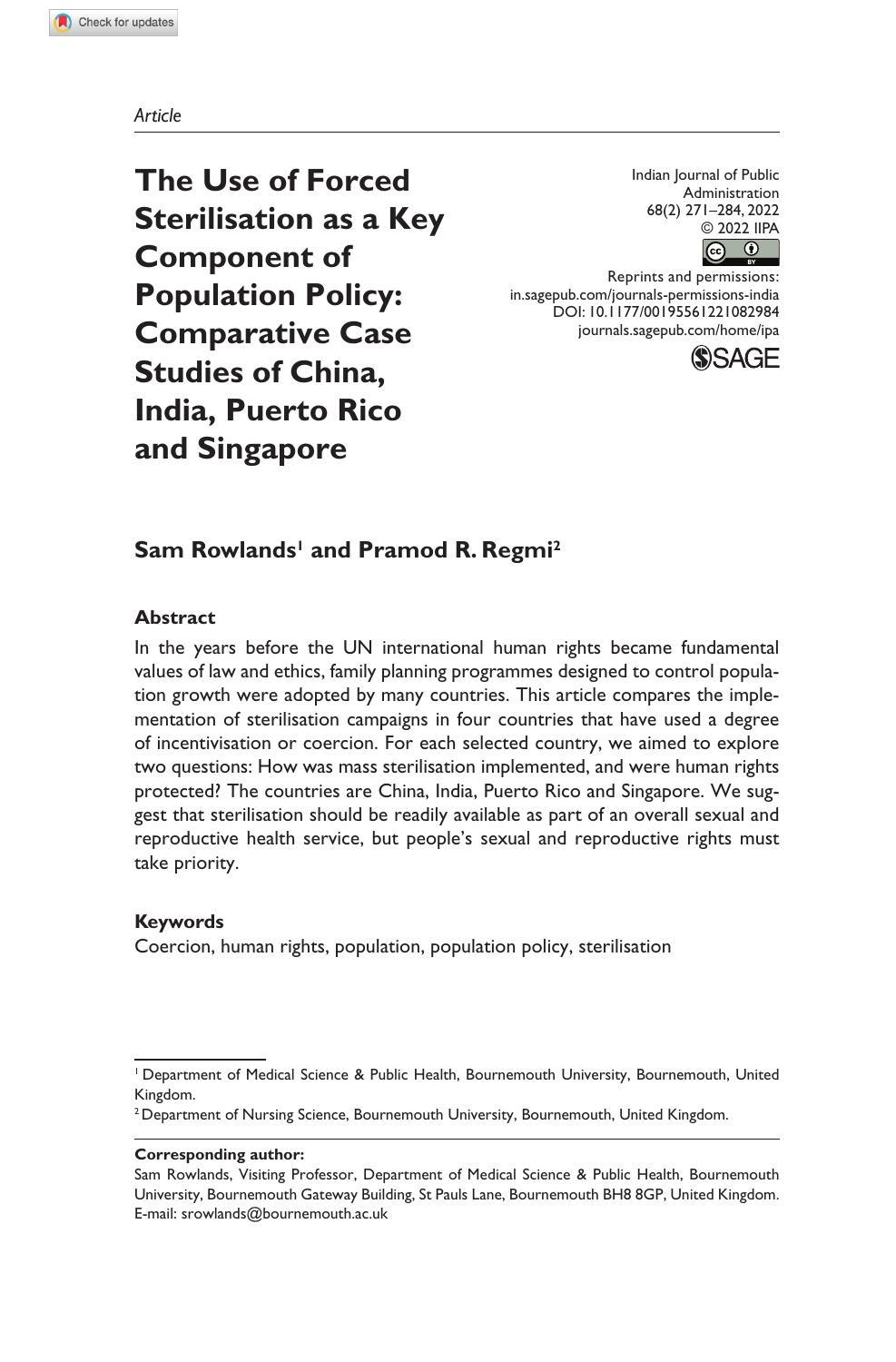### **Introduction**

A total of 84 countries have policies designed to lower fertility rates (de Silva & Tenreyro, 2017). This article concerns itself with countries that have used coerced and/or targeted sterilisation of its citizens when they considered their population to be too large and/or growing too fast.

With an anti-natalist government policy framework in place, roughly one-third to one-half of candidates have been sterilised without valid consent. As elaborated below, in China and India, this amounts to numbers in the millions each year.

Over time, countries have tended to move away from explicit population control policies to an emphasis on development, regional growth, improved education and enhancement of sexual and reproductive rights. A global sustainable development framework should be in place with pathways that integrate gender equality and social justice (Hartmann et al., 2016). Both coercive population policies/programmes and forced sterilisation have been explicitly condemned by international bodies and professional organisations (WHO, 2014).

It is conceded that, in some countries, there is an overlap between family planning (FP) campaigns which are purely for the purpose of curbing population growth and those which target people living in poverty or vulnerable and marginalised population groups. However, this article focuses on countries with a general and generic set of policies to limit their populations.

## **Background to the Subject**

#### *Global Demographic Trends*

There have been concern about the rise in world population roughly since 1800 when it exceeded the 1 billion mark. It now stands at 7.9 billion and is projected, according to modelling at the Institute for Health Metrics and Evaluation, to peak in 2064 at 9.73 billion and then to decline to 8.79 billion by 2100 (Vollset et al., 2020). The world population growth rate peaked as long ago as 1968 at 2.1% and is set to fall to 0.03% by 2100 (Roser et al., 2019).

The rate of population growth is falling in all regions of the world. The world's Total Fertility Rate (TFR) fell from 5 in 1960 to 2.5 in 2014; now, half the world's population live in territories with a TFR below 2.1 (Roser et al., 2019). These reductions have occurred in countries that have or have not employed population policies. Projections are that global TFR will decline to 1.66 by 2100 (Vollset et al., 2020).

#### *Rights-Based Programmes*

Human rights have been elaborated since end of the World War II (Pizzarossa, 2018). Sexual and reproductive rights are intrinsic elements of the human rights framework (Starrs et al., 2018). Without these rights, people's reproductive autonomy is undermined. There is a consensus that FP programmes should be rightsbased (Pizzarossa, 2018). Forced sterilisation contravenes modern international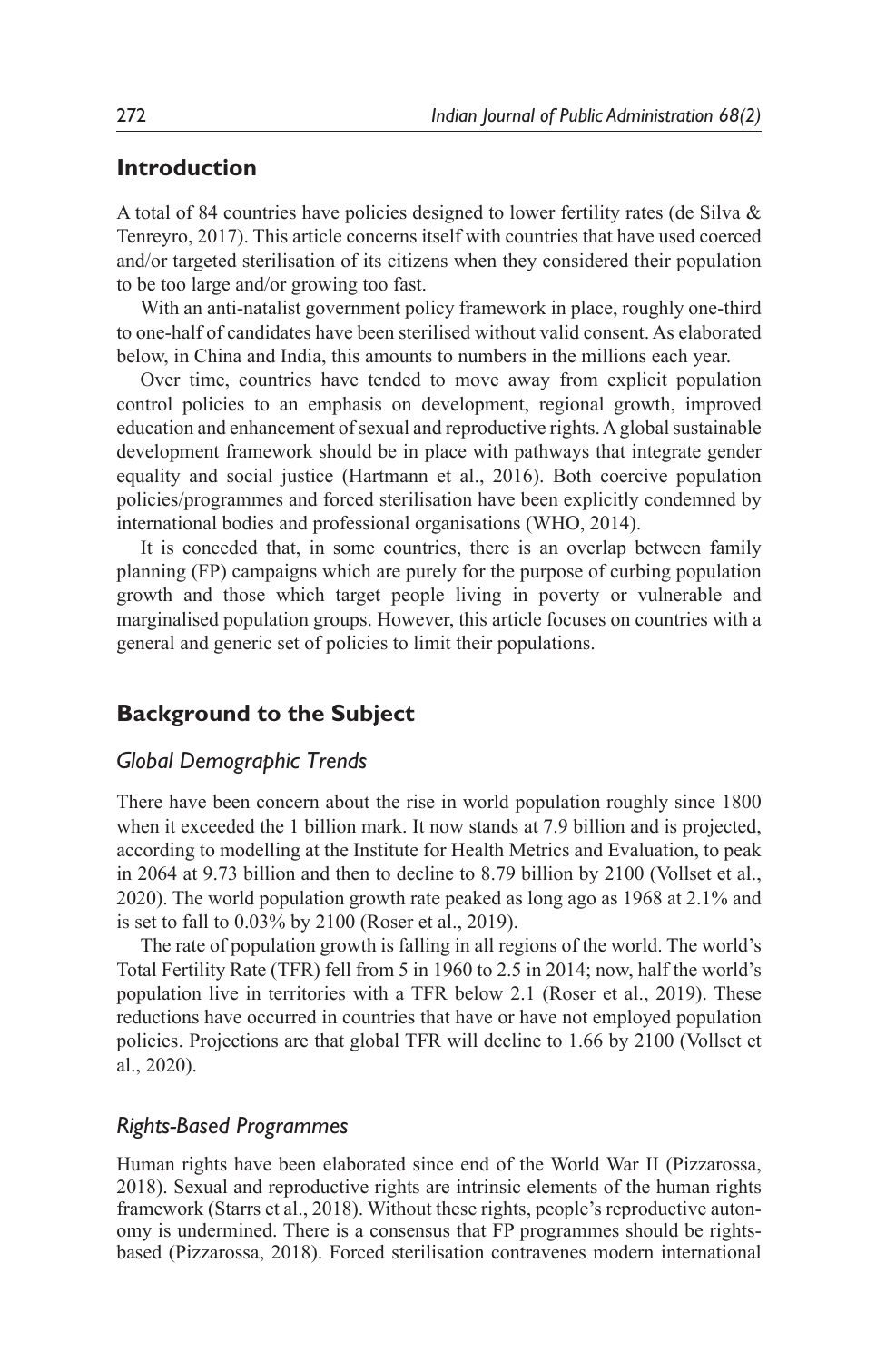human rights law in that it does not respect an individual's dignity, nor their right to privacy and a family life and is a form of inhuman and degrading treatment. Furthermore, it is unethical and infringes professional codes of conduct.

### *Use of Coercion*

Incentives lie along a continuum between voluntarism and gentle persuasion to locking people up until they submit. Free contraception is non-controversial. Inducements to use reversible methods start becoming controversial, especially when applied to targeted groups (Freedman & Isaacs, 1993). Incentivisation of sterilisation is coercive. The offer or promise of consequential benefits for those who undergo sterilisation is unjustifiable (Rowlands & Wale, 2019).

Programmes involving incentivisation of potential acceptors of sterilisation, and sometimes health service providers, have been conducted in countries such as India, Bangladesh and Sri Lanka (de Silva & Tenreyro, 2017). Incentives take many forms. Compensation to potential acceptors to cover lost wages and direct costs of food and transport associated with the operation is non-coercive and merely facilitates access to the method. However, fees to agents for recruitment of acceptors can be coercive; for this reason, such fees were discontinued in Bangladesh in 1988 (Cleland & Mauldin, 1991). By 1987, most countries' FP programmes were following guidelines that properly respected voluntarism.

# **The Case Study Countries**

### *Methodology*

This article uses a comparative approach (van Teijlingen et al., 2015) with countries as individual case studies. This allows exploration of whether the phenomenon under study is affected by common or specific factors across cases (Stake, 1995; Yin, 2014). Case studies stress the importance of national contexts when looking at universal issues such as forced sterilisation. A cross-national synthesis can then be built up.

Countries were selected on the basis that they had a population policy; sterilisation was a central part of that policy; and there was reported coercion in targeting people for sterilisation and consent for the procedure. Also, there had to be government statistics to describe trends. Published papers and publicly available material were scrutinised. Two research questions for each country were: (a) How was mass sterilisation implemented? And (b) were human rights protected?

The four selected countries are China, India, Puerto Rico and Singapore. Although large-scale sterilisation did not occur in Singapore, this country did have an elaborate system of incentivisation which cannot be considered to be voluntary. Despite being centrally controlled in terms of their political systems, there has been a lack of central responsibility in China and India; health programmes were delegated to provinces/states (Greenhalgh & Winckler, 2005; Harkavy & Roy, 2007). In Puerto Rico, sterilisations were carried out under the auspices of an eugenic law with a distinct flavour of ethnic targeting (Amy & Rowlands, 2018). The demographics of the four countries are summarised in Table 1.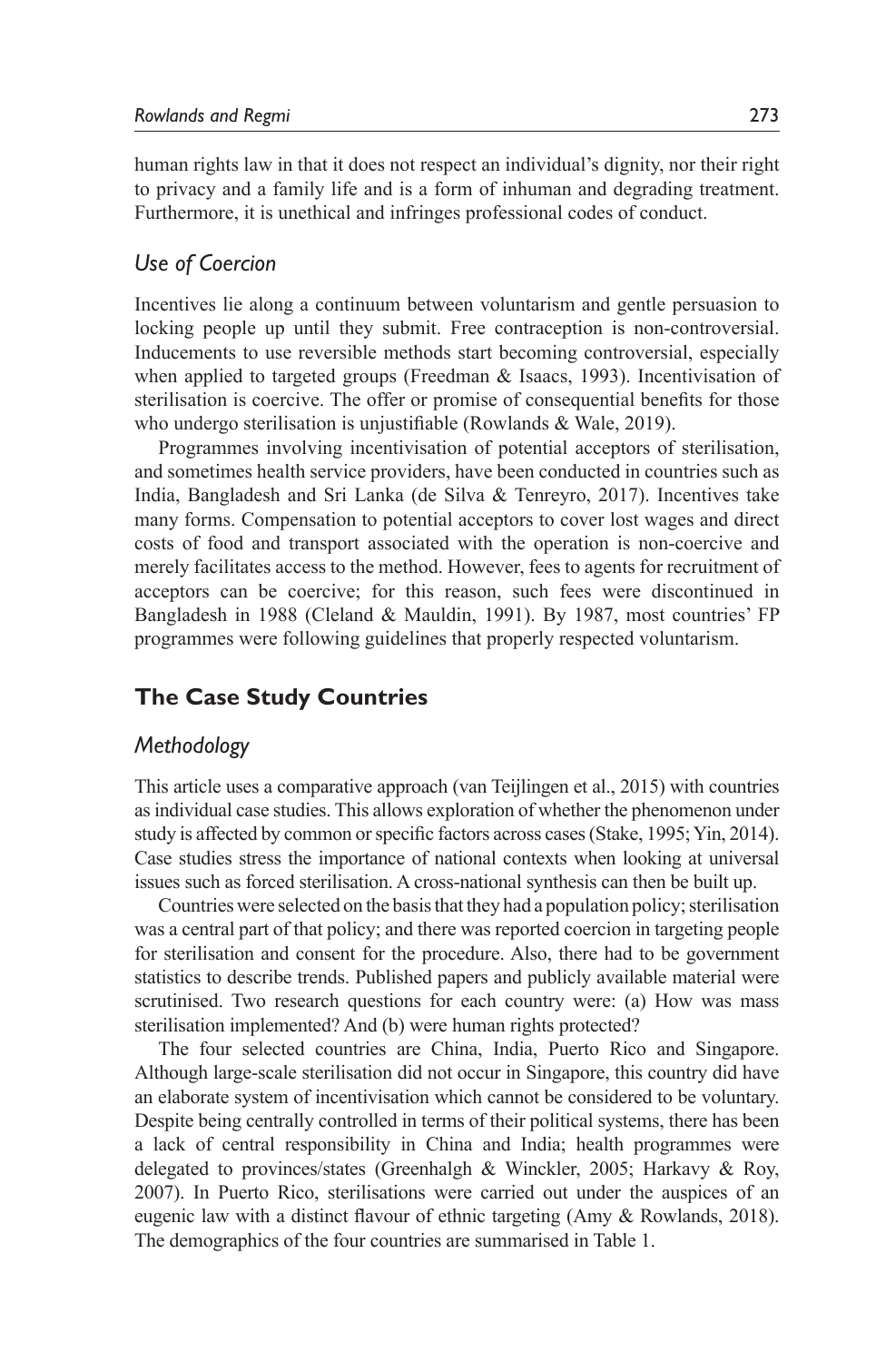|                                                   | China          | India                           | Puerto Rico     | Singapore   |
|---------------------------------------------------|----------------|---------------------------------|-----------------|-------------|
| Pop before policy<br>(million)                    | 708 (1964)     | 361 (1951)                      | 1.8(1937)       | 1.9(1965)   |
| Pop at end (million)                              | 1,407(2015)    | 1,353(2018)                     | 2.4(1960)       | 2.7 (1985)  |
| Pop growth rate (%)                               | 0.3(2020)      | 1.1(2020)                       | $-1.7(2017)$    | 1.8(2017)   |
| Pop projection by                                 | 732            | 1.093                           | $\mathsf{L}$    | 6.8         |
| Vollset for year 2100<br>(million)                |                |                                 |                 |             |
| CBR before policy                                 | 39.9 (1970)    | 43.6 (1955)                     | 38.8            | 33.4 (1965) |
|                                                   |                |                                 | $(1930 - 1939)$ |             |
| <b>CBR</b> later                                  | 12.6(2016)     | 20.0 (2015)                     | 34.8 (1960)     | 17.0 (1985) |
| TFR before policy                                 | $6.2$ (1965)   | 5.9 (1955)                      | 5.1 (1937)      | 5.1 (1965)  |
| <b>TFR</b> later                                  | 1.6(2015)      | 2.4(2015)                       | 4.7 (1960)      | 1.7(1985)   |
| M sterilisations before<br>policy                 | $1,223$ (1971) | 2,396 (1956)                    | NK.             | 0.05(1970)  |
| Peak M sterilisations<br>(000s)                   | 4,359 (1983)   | 6, 196 (1976-1977)              | <b>NK</b>       | 0.5(1979)   |
| F sterilisations before<br>policy                 | 1,745(1971)    | 4,757 (1956)                    | NK.             | 2.3 (1970)  |
| Peak F sterilisations<br>(000s)                   |                | 16,400 (1983) 2,065 (1976-1977) | <b>NK</b>       | 10.3 (1976) |
| M sterilisation<br>prevalence after               | 4.5 (2006)     | 0.3(2016)                       | 1.4(1968)       | 0.6 (1982)  |
| policy (%)<br>F sterilisation<br>prevalence after | 28.7 (2006)    | 36.0 (2016)                     | 35.3 (1968)     | 22.3 (1982) |
| policy (%)<br>Sex ratio at birth M:F<br>(2019)    | 112            | 110                             | 105             | 105         |
| Youth DR (2020)                                   | 25.2           | 38.9                            | 24.8            | 16.5        |
| Old-age DR (2020)                                 | 17.0           | 9.8                             | 32.8            | 18.0        |
| Global freedom<br>(2020)                          | 9              | 67                              | 83              | 48          |

**Table 1.** Demographics of the Four Countries (Year of Data in Brackets)

**Sources:** CIA World Factbook: https://www.cia.gov/the-world-factbook/; UN World Contraceptive Use: https://www.un.org/en/development/desa/population/publications/dataset/contraception/ wcu2019.asp; UN World Population Prospects: https://esa.un.org/unpd/wpp/Download/Standard/ Population/World Bank data: https://data.worldbank.org/indicator/SP.DYN.CBRT.IN; Worldometers: http://www.worldometers.info/world-population/; Freedom House scores: https://freedomhouse.org/ countries/freedom-world/scores; Our World in Data: https://ourworldindata.org/grapher/fertilityrate-complete-gapminder

**Notes:** CBR = crude birth rate; DR = dependency ratio; M/F = male/female; TFR = total fertility rate;  $NK = not known; pop = population.$ 

#### *China*

China has been the most populous country in the world for more than 2,000 years and currently contains almost one-fifth of the world's citizens (Greenhalgh & Winckler, 2005). Following the famine from 1958 to 1962, there was a 'baby boom'. The 1964 Census estimated the population to be 694 million. In the 1960s, annual births ran at a level of 27 million. As China entered the 1970s, the country's population exceeded 800 million. Since 1971, birth planning had been a high priority of the Chinese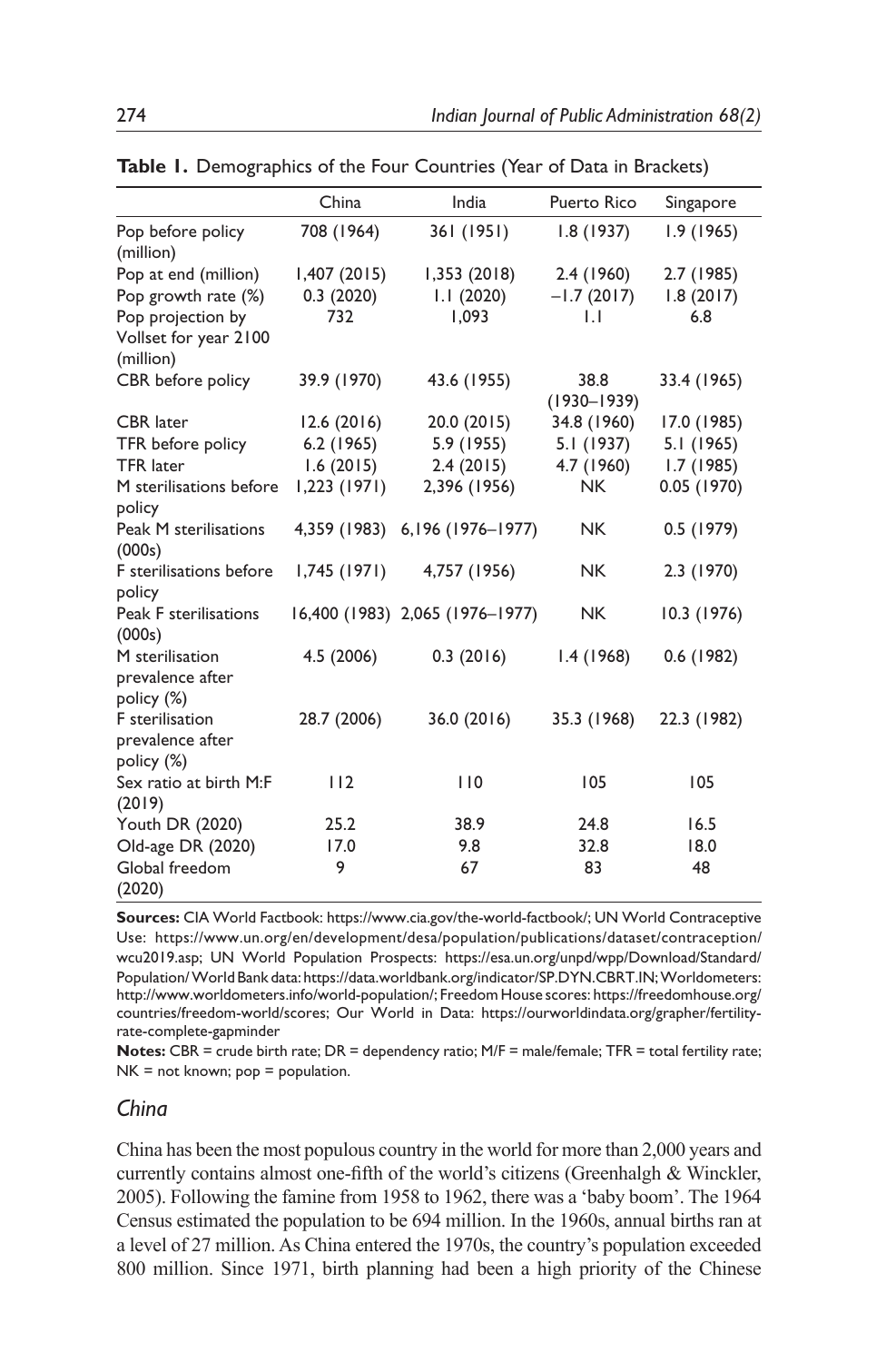Communist Party (CCP) (Greenhalgh & Winckler, 2005). The 'later marriage, longer spacing, fewer children' campaign, of which sterilisation was an integral part, was toughened during the second half of the 1970s (Greenhalgh & Winckler, 2005). During an 8-year period, prompted at least in part by incentives, more than 20 million female sterilisations and 13 million vasectomies were performed (Greenhalgh & Winckler, 2005). Local cadres (public officials) resorted to coercion if repeated 'heart-to-heart talks' failed; people were visited by mobile surgical teams if they did not respond to persuasion in order to fulfil sterilisation quotas (Aird, 1990).

The post-Mao leadership was concerned that food consumption exceeded supply, literacy levels were low and cities were overcrowded. Officials decided that the population should be reduced to 750 million by 2080. In 1979, as a result of fear that the population would grow to 1.28 billion by 2000, the one-child policy was adopted and implemented in the following year (Greenhalgh & Winckler, 2005); this applied to couples from China's majority ethnic Han population only. Those so limiting themselves received benefits. An intrauterine device, or IUD (a steel ring without threads, making removal only possible with a hook) was compulsory after the first child. 'Out-of-plan' births triggered compulsory sterilisation of one spouse (Li, 1995). As late on as 1997, 50%–60% of women were being told nothing about sterilisation before the operation, that is, consent was invalid (Greenhalgh & Winckler, 2005).

Between 1980 and 2014, 107 million women were sterilised and 324 million IUDs were fitted. During the propaganda and sterilisation campaign of 1983– 1984, there were 20.8 million sterilisations done in a single year, 16.4 million on women and 4.4 million on men (Greenhalgh & Winckler, 2005). Prevalence of female sterilisation reached 35.9% of women in a union aged 15–49 years in 1992 (UN, 2019).

In 2002, the 'violation of designated family planning limit fine' was launched; it was later euphemistically renamed the 'social support fee'. Couples having a second child without permission were fined between 10% and 50% of their annual income for a period of  $5-14$  years (Cooney & Li, 2001). Women knew that, if they gave birth to a child outside the one-child system, the child would be 'unregistered' and could not access public health and education services.

Following the Tiananmen Square military crackdown of 1989, there was further tightening of the population policy. Coercion re-established itself during the following 5 years or so. The one-child policy, combined with extensive sexselective abortion, resulted in more than 20 million 'missing girls' up until 2010 (Solinger & Nakachi, 2016).

A particularly repugnant example of coercion took place in Puning City, Guangdong province. In April 2010, a task force of about 600 local cadres targeted 9,559 women who had contravened the one-child policy. Over the course of a 20-day campaign, 1,377 women or their relatives were detained (Bland, 2010). Most of the women ultimately submitted themselves to sterilisation after this intensely coercive exercise.

The CCP attributes 400 million averted births over 35 years to the one-child policy; demographers put the figure at only half of this. Between 1970 and 1980, the crude birth rate decreased from 40 to 22 per 1,000. The TFR fell from 6.3 in 1970 to 3.0 in 1980 and subsequently to 1.5 in 2000 (Figure 1). It has been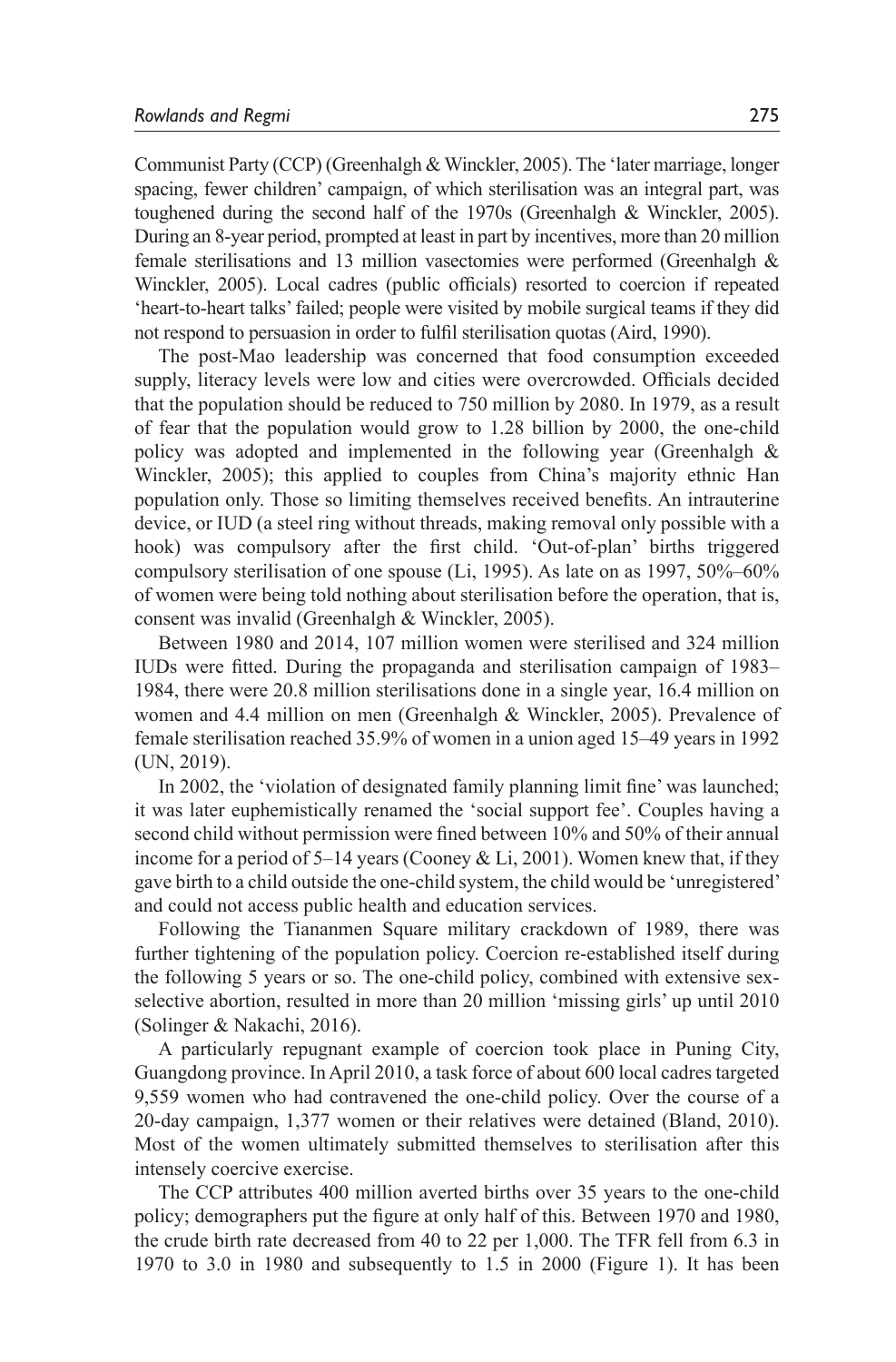

**Figure 1. Total Fertility Rate\*** 

**Source:** UN World Population Prospects https://esa.un.org/unpd/wpp/Download/Standard/ Population/

**Note:** \* The number of children that would be born per woman if they were to pass through the childbearing years, bearing children according to the current age-specific fertility rate.

estimated that the fertility decline associated with the one-child policy was no different from modelling based on a continuation of the later-longer-fewer programme alone (Gietel-Basten et al., 2019). China's 2010 census gave a population estimate of 1.3 billion. The population is projected to peak in 2024 at 1.43 billion and then decline steeply to 0.73 billion by 2100. The birth planning policy seriously impaired the physical health and emotional wellbeing of many Chinese women (Greenhalgh & Winckler, 2005). The phenomenon of adults out surviving their only child is tragic.

The CCP has realised that it needs to address the economic and health impact of its ageing society. In 2015, it was announced that the one-child policy was to be eased and a two-child family allowed. This was followed by further easing in 2021 to a three-child policy (Zhang, 2021). Nearly 9 million second children were born in China in 2016. However, subsequently, annual births have fallen for four successive years, from 18 million in 2016 to 12 million in 2020. The ratio of boy to girl births is highly skewed at 112 (Table 1). Societal family size desires have fallen considerably, so there is far less conflict between state and populace; a onechild family is now seen as the norm.

#### *India*

India is currently the second most populous country in the world. India's population exceeded the one billion mark in 1998. It is predicted that India's population will equal that of China in 2024 and then overtake it.

There have been more than 35 failed attempts by parliamentarians to insert a two-child policy into the Indian Constitution (Saxena, 2021). The government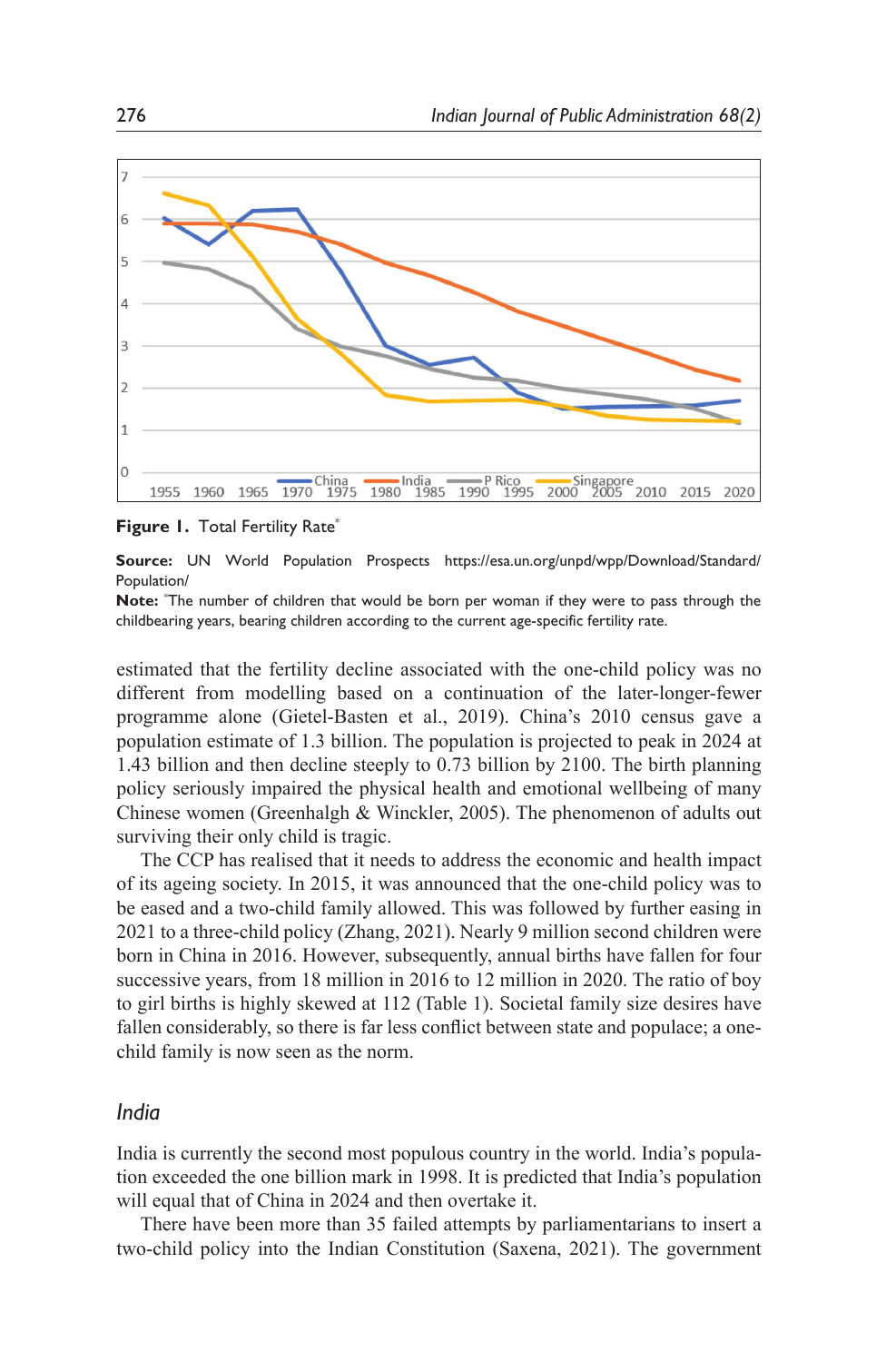adopted its population policy in 1952 (Harkavy  $& Roy, 2007$ ). There were concerns over the population increase of one million every month. However, India's 4,000 FP clinics made negligible impact on the citizens who resided in 560,000 villages and 3,000 towns and cities (Harkavy & Roy, 2007). The clinicbased programme was replaced by an 'extended' FP programme, with a community workforce of 150,000 (Harkavy & Roy, 2007).

During Indira Gandhi's political 'Emergency' from 1975 to 1977, her son Sanjay Gandhi orchestrated a mass-sterilisation campaign (Vicziany, 1982a). This accentuated an already coercive approach that had been introduced during the period 1965–1974. It was called the 'Health Department-operated, Incentivebased, Target-oriented, Time-bound and Sterilisation-focused programme' (HITTS) (Harkavy & Roy, 2007). In 1966–1967, a target of 1.38 million sterilisations annually was set; in 1970–1971, this was increased to 4.51 million (Harkavy & Roy, 2007).

In addition to national policy, local initiatives were important. A district collector in Kerala developed the concept of the mass-vasectomy camp (Harkavy & Roy, 2007). In 1970, almost 100,000 men were sterilised in three camps in Kerala over 85 days. The doctors performing the sterilisations were complicit in the coercion; consent was largely invalid (Vicziany, 1982b). The doctors were incentivised with a fee (Wale & Rowlands, 2020).

By 1973, 11.2 million vasectomies and 3.1 million female sterilisations had been performed (Vicziany, 1982a). Around 4 million sterilisations per year were being 'achieved' just before the Emergency. During the Emergency, this number doubled to 8.2 million (Table 1; Vicziany, 1982a). In 1978 (the year of the so-called 'Setback'), the number of vasectomies fell to about 0.5 million per year and female sterilisations to about 3.6 million per year.

A majority of vasectomy adopters were illiterate, poor and from Scheduled Castes. Many Indian men were reluctant to undergo vasectomy; one of the prime reasons being a concern about high infant/child mortality. Information given about reversible contraception appears to have been generally inadequate or absent.

The excesses of Sanjay Gandhi's sterilisation campaign and the coercive measures that accompanied it created a backlash that resulted in the collapse of Indira Gandhi's government (Harkavy & Roy, 2007). In 1977, the population policy was 'democratised' with an emphasis on birth spacing, FP was renamed 'family welfare' and sterilisation targets were substantially reduced.

Total numbers of sterilisations are currently running at 3.36 million per year (MOHFW, 2020). Vasectomies, as a proportion of total sterilisations, have decreased from 20% in 2009–2010 to 1.4% in 2018–2019. There have been numerous examples of high levels of morbidity and mortality in Indian sterilisation camps. The Chhattisgarh sterilisation camp deaths in 2014 received more publicity than others (Sarojini et al., 2015).

In September 2016, the Supreme Court of India, in the case of *Devika Biswas*  v.*Union of India*, ordered that sterilisation camps should cease within three years, a counsellor should see the candidate as well as a doctor and sterilisation targets should not result in coercion (Ashok, 2016). Extensive evidence was heard of poor-quality care in many states. Health Ministry data show that 1,434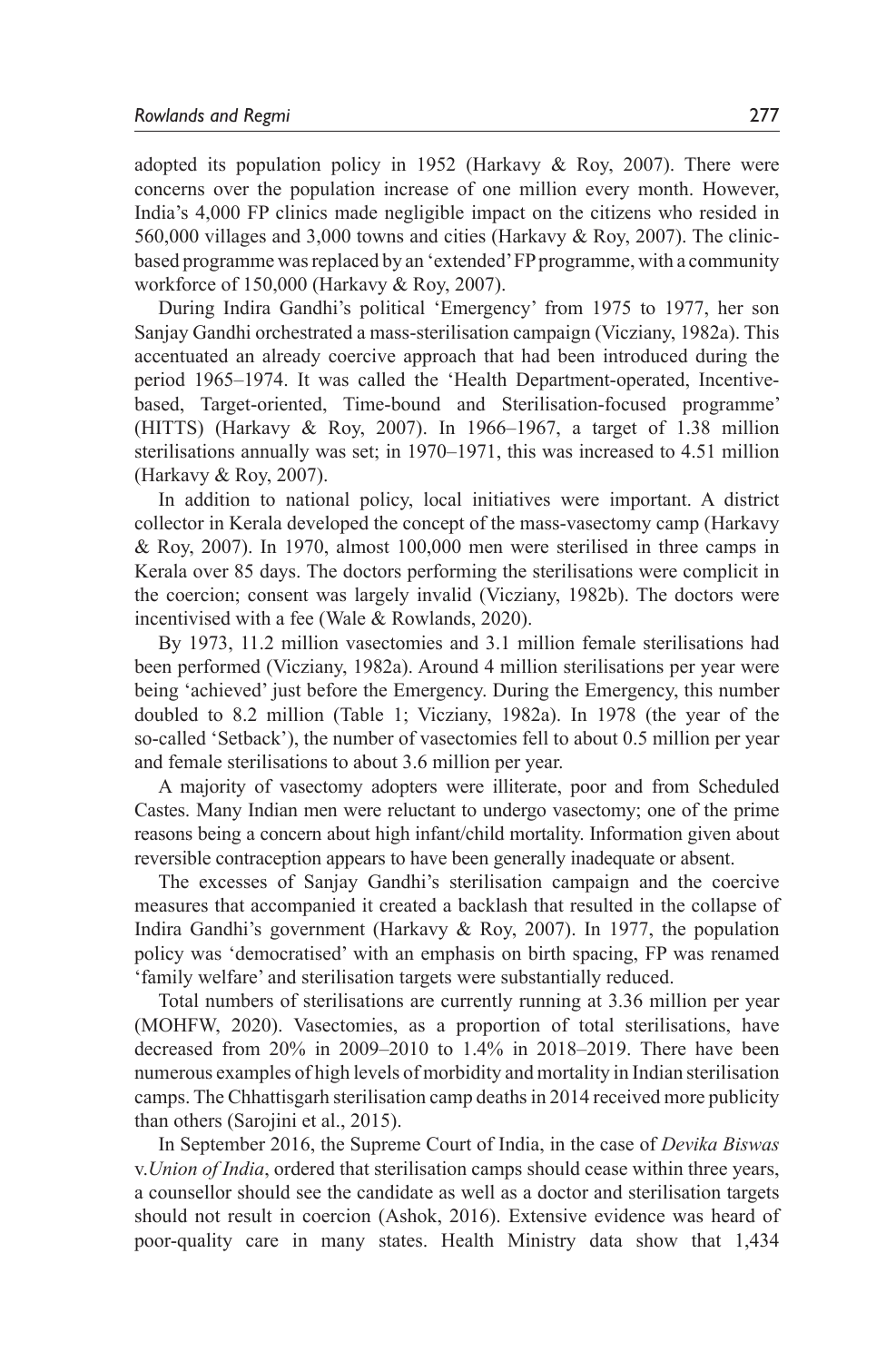sterilisation-related deaths occurred between 2003 and 2012. Between 2009 and 2012, the government paid compensation for 568 such deaths. The Court found that the gender bias in sterilisation was discriminatory against women. Camps are now stopping, but incentivisation could still continue. There is some evidence of lack of compliance with the Court order (Wadkar & Gandhi, 2017).

Although undoubtedly some individuals truly wish to control their fertility by sterilisation, the voluntariness of sterilisations in India has been questionable in general (Dhanraj, 1991). It is estimated that one-third of all women have been sterilised and, of these, as many as one-third did not give valid consent (Singh et al., 2021). Despite the Indian government announcing a 'target-free' approach to population control in 1996, in practice Accredited Social Health Activists (ASHAs) continue to work to sterilisation quotas, even if called by another name. State-level population policies stipulating two-child limits have been variously considered, adopted and rescinded (Mukherjee, 2021).

Projections are that the population will increase from 1.38 billion in 2017 to 1.61 billion in 2048 and thereafter decline steeply to 1.09 billion by 2100. A total fertility rate (TFR) lower than replacement level was reached in 2018. The TFR is projected to fall to 1.29 by 2100 (Vollset et al., 2020).

### *Puerto Rico*

The smallest country of the four is Puerto Rico, a self-governing US island. Its population doubled between 1910 and 1950, leading to concern about overpopulation (Back et al., 1960). Puerto Rico was an early adopter of FP services. Over the years, Puerto Rico has been a 'test bed' for population policy and new contraceptive technology (Marks, 2001).

In 1937, Law 116, a birth control and eugenic sterilisation law (SSHRCC, 2017), was enacted and 22 FP clinics were opened. The clinics had backing from millionaire fertility control advocate and eugenicist, Clarence Gamble. A purported link between poverty and overpopulation was stressed. In 1939, Gamble started flying Puerto Rican doctors to New York to be trained in sterilisation techniques. In the years 1944–1950, the number of sterilisations performed almost doubled (Back et al., 1960). In 1949, when female sterilisations were estimated to be 3,000–4,000 annually, 18% of women delivering babies in hospitals were subsequently sterilised (Mass, 1977). No official sterilisation statistics from 1950 onwards were released, partly due to continuing unfavourable publicity at the time.

From 1957 until 1963, a swathe of private FP clinics and 11,000 sterilisation operations were funded by US philanthropy. Propaganda was issued about the benefits of sterilisation. Doctors and hospitals were reimbursed for their efforts. Public hospitals accepted a two-pint blood donation from low-income women as 'payment' for a sterilisation (Back et al., 1960).

In 1961, the birth rate was 31 per 1,000 (Mass, 1977). Although some sterilisations were voluntary, coercion was practised. At the Presbyterian Hospital, there was an unofficial policy to refuse admission for delivery to women who had three or more children unless they agreed to be sterilised. Consent processes were lacking or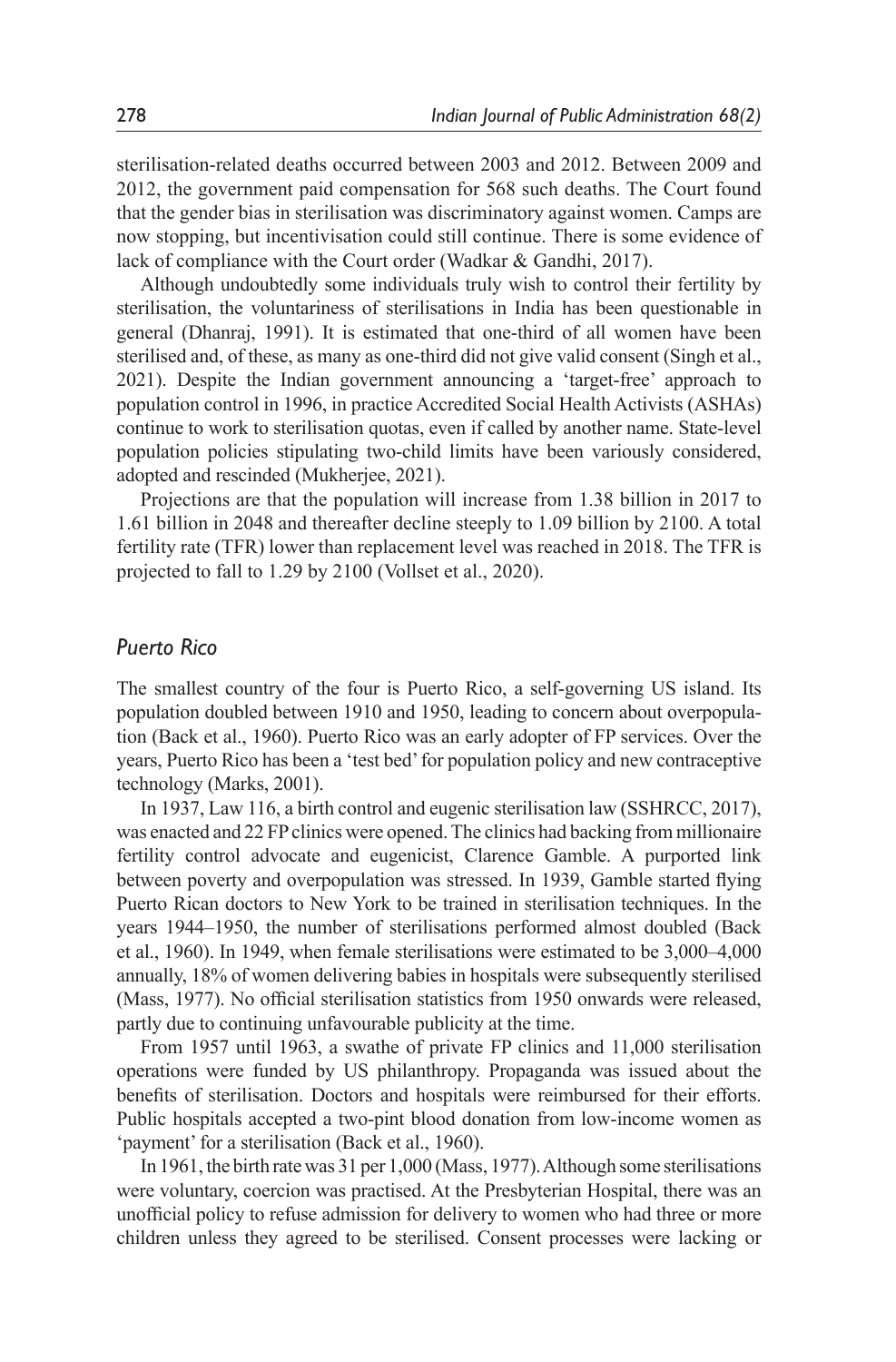inadequate. Women who had been sterilised were often not clear what had happened to them or felt they had no choice (García, 1982).

Although Law 116 was repealed in 1960, coerced sterilisation continued after this time. Female sterilisation is thought to have been a major factor in the decrease in fertility in the four decades following the end of World War II (Presser, 1969; Warren, 1987). By 1968, 34% of women aged 15–49 years in a union had been sterilised (UN, 2019). By 1996, the prevalence had peaked at 45.5%.

During the 1970s, there was intense pressure on women to control their fertility. A two-child family was promoted, and FP clinics were run in factories. During a two-year period, 24,000 women were sterilised (García, 1982).

Since 2005, the population has been declining, mainly due to the emigration of half a million people. The TFR had fallen to 1.2 by 2017; the population is projected to decline from 3.67 million in 2017 to 1.11 million in 2100 (Vollset et al., 2020). As a result of emigration of working-age people, the old-age Dependency Ratio (DR) has risen to a high level (Table 1).

#### *Singapore*

The island city-state of Singapore had a population of 5.9 million in 2020, with one of the highest population densities in the world. Singaporean population policy has been through several phases since it became a sovereign state in 1965 (Teng, 2007). Concerns about the high birth rate, which had peaked in 1957, led to a 3-month nationwide FP campaign. An increasing population was considered to be exacerbating existing overcrowding and poor housing. The Family Planning and Population Board launched a National Family Programme in 1966 with the aim of reaching replacement level (2.1 births per couple) by 1990. An incentivisation policy was introduced in 1969. Abortion and sterilisation were legalised in 1970. In 1972, Prime Minister Lee Kuan Yew set up a 'Stop at Two' campaign. Women without O-level qualifications were incentivised to be sterilised after their second child; the incentives were a week's paid sick leave and a S\$10,000 down payment for the purchase of a subsidised apartment. The government added to this an expanding list of disincentives for families with more than two children. A replacement-level TFR was attained in 1975 (Figure 1). Female sterilisation operations peaked at 10,310 in 1976 and vasectomies at 495 in 1979 (Table 1).

In 1986, the government reversed its policy in response to falling birth rates; the awkward slogan was 'Have Three or More (if you can afford it)'. Disincentives and penalties for larger families were removed. Women requesting sterilisation who had less than three children received compulsory counselling. The TFR levelled off in the 1980s and early 1990s (Figure 1). The population is projected to rise to 8.04 million in 2062 and then decline to 6.78 in 2100; the current TFR is extremely low at 1.22.

### **Comparisons Between the Four Countries**

Coerced sterilisations took place in Puerto Rico from the 1930s to the 1970s. In Singapore, such procedures took place in the 1960s and 1970s. In India they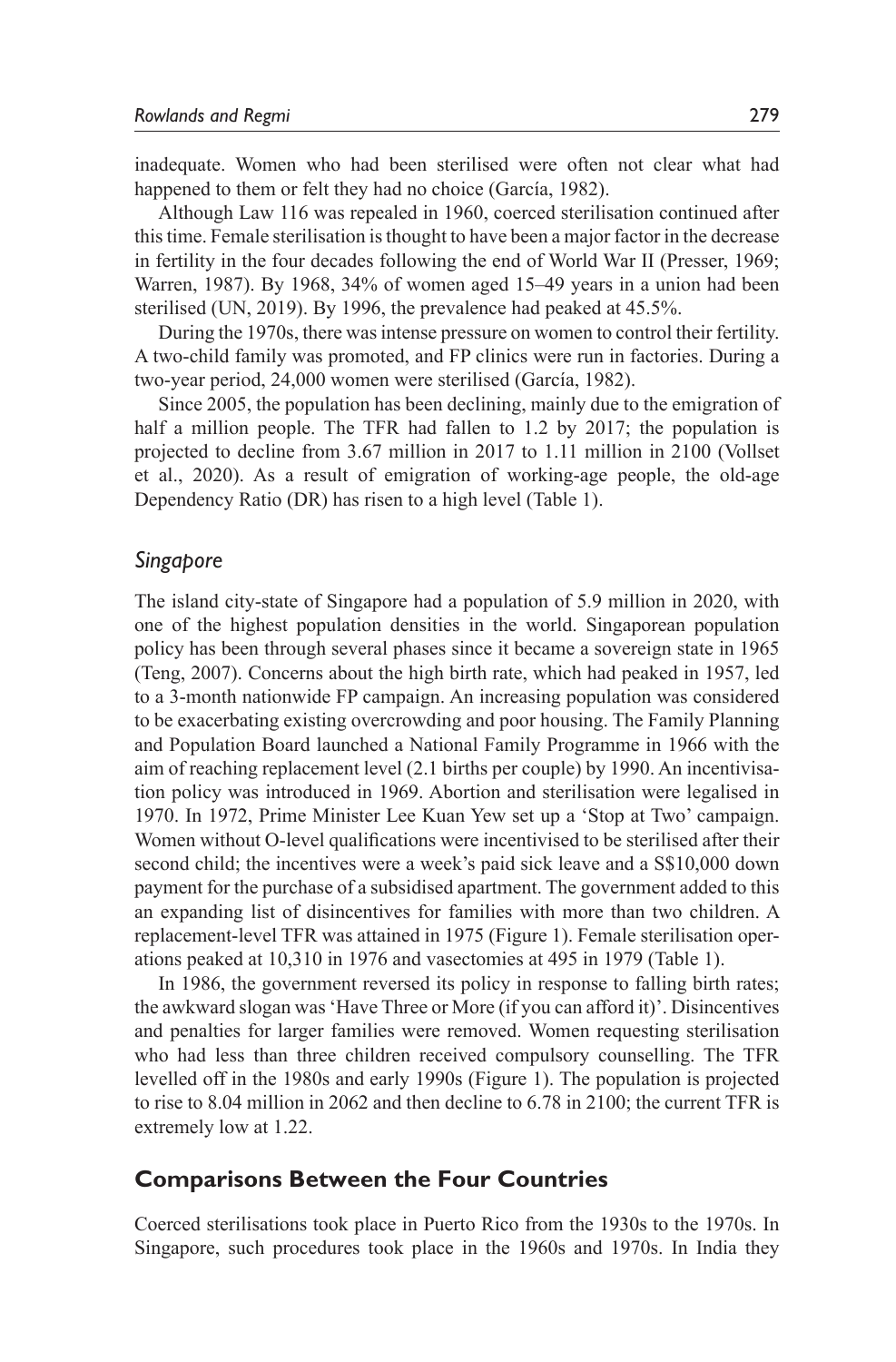started in the 1960s; in China in the 1970s. In India and China, at the time of writing, they appear to be becoming fewer.

# *Geographical Context*

The sheer size of China and India makes the implementation of policies a daunting task. However, both countries have an extensive government machinery with which to implement policies. In the small island states of Puerto Rico and Singapore, it is not difficult to exercise control.

# *Political Context*

China and India are similar to the extent that they have vast populations. Although India has been a democracy since 1947 and China is a communist state run by a single party, the countries have in common the local government with central policy carried out in the many regions by local officials. However, coercive practices have been more extreme in China; this was only possible because of the repressiveness of the regime (see the low freedom score in Table 1). The organisation by Chinese authorities of more than 20 million sterilisations in a single year is staggering. Puerto Rico has been subject to colonial influence from mainland USA. Singapore has been independent since 1965 and, although a democracy, it has since been dominated by a single political party that has consistently rejected liberal democratic values.

## *Socio-demographic Context*

Puerto Rico introduced its population policy earlier than the other four countries; it had the lowest TFR through the 1950s and 1960s (Figure 1). India's population growth rate is now more than three times that of China (Table 1); India's TFR is still 2.2, whereas the figure for China is 1.7. China's TFR has been slowly increasing since 2000, even though stringent family size policy was not eased until 2015. Because India's past FP policies failed, the country now faces a youth bulge (Poston & Bouvier, 2017); 47% of its citizens are aged under 25. This is reflected in the high youth Dependency Ratio (DR) (Table 1). In contrast, the labour force in China has been shrinking since 2012 (Solinger & Nakachi, 2016).

Population policies with an emphasis on sterilisation have adverse demographic repercussions: a distorted age-structure with a high old-age DR. This is seen more acutely in China than in India (Table 1). Care of an excess of elderly people puts a severe economic strain on a country. In China, the population aged more than 80 years is projected to increase from 20 million in 2010 to 114 million in 2050. Chinese family structure now displays the 4–2–1 phenomenon: four grandparents, two parents and one child. The weight of obligation on the children in adult life is enormous.

In China and India, there is also distortion of the sex ratio, with an excess of males (Table 1). The sex ratio is considerably above the expected value of 105 in these two countries. The peak in China in the mid-2000s was 118. This was due to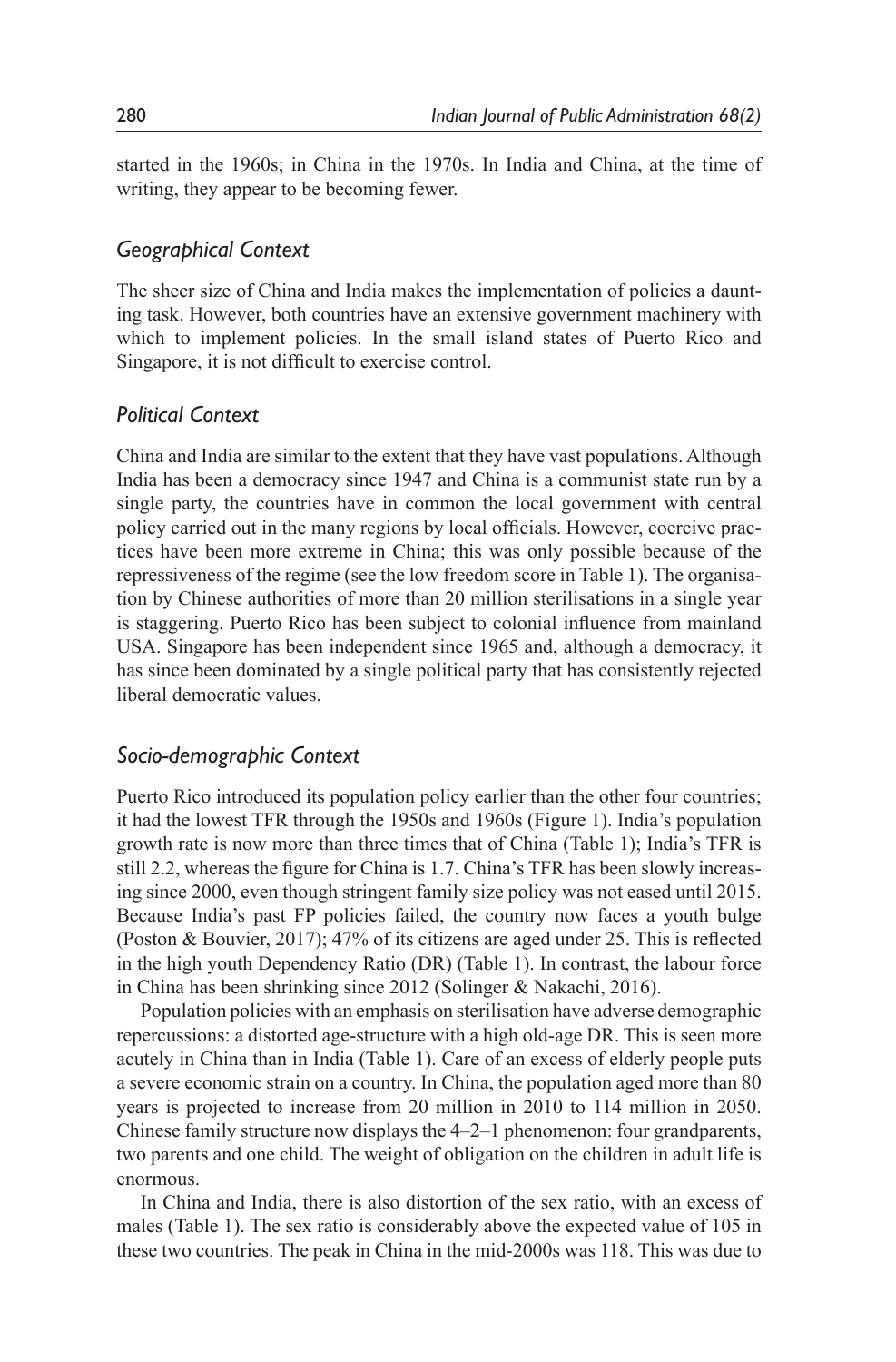sex-selective abortions. In China, it has been estimated that 41 million men reaching their mid-20s will not find women to marry (Poston & Bouvier, 2017).

### *Ethnic Context*

In China, ethnic targeting has not been apparent until more recently. The one-child policy applied to the Han population only. However, there are now reports of Uyghur women being forcibly sterilised in Xinjiang (Zenz, 2020).

The Indian programme, albeit unofficially, targets the *dalits*, the poor (especially in rural areas) and the illiterate (Jena & Biswal, 2015). The incidence of sterilisation among women of childbearing age in Puerto Rico in the 1960s was more than 10 times that among women living in the 50 states of the USA (Mass, 1977). No reports were found of any targeting of ethnic groups in culturally diverse Singapore.

### *Ethical Context*

States can employ various policy instruments which will influence reproductive decision-making and outcomes; these are either negative or positive. Positive policy instruments include nudges, boosts and other incentivisation (Wale & Rowlands, 2020). Incentives consist of benefits, rewards or compensation for agreeing to undergo sterilisation. In India, incentives have been directed at individuals and their families, healthcare providers and third-party motivators. Rewards directed at those with limited economic means may be more 'persuasive'. Where a 'motivator' is incentivised too, the amount of pressure to be sterilised can amount to coercion (Wale & Rowlands, 2020).

India professes that, since 2000, it has been 'target-free'; however, the newer 'expected levels of achievement' seem to be targets in disguise (Sharma, 2014). Although India now genuinely offers reversible methods too, the historical bias towards sterilisation has had an enduring effect (Pandey, 2018).

In China, during the later-longer-fewer campaign, incentives included paid leave from work (varying from 7 to 21 days, according to province) and material rewards such as cash, grain rations and work points; these determined the share of a collective's food or supplies in agricultural communes (Greenhalgh & Winckler, 2005).

In Singapore, incentivisation was more subtle, but nevertheless powerful. Incentives included priority allocation of apartments and priority registration of children at primary schools to smaller families.

As well as incentives, negative policy instruments have been used in India, these have included state-level punishments, penalties and other sanctions for families with more than two children, for example, denial of healthcare for mothers/children and fines and restrictions on government employment/promotion for fathers (Wale & Rowlands, 2020). In China, disincentives predominated over incentives (Short & Fengying, 1998). Those having a second child were subject to, among others, financial penalties, loss of benefits, demotion and dismissal from their job, intimidation, humiliation and even physical violence and destruction of property (Li, 1995). In Singapore, benefits associated with higher order births were withdrawn.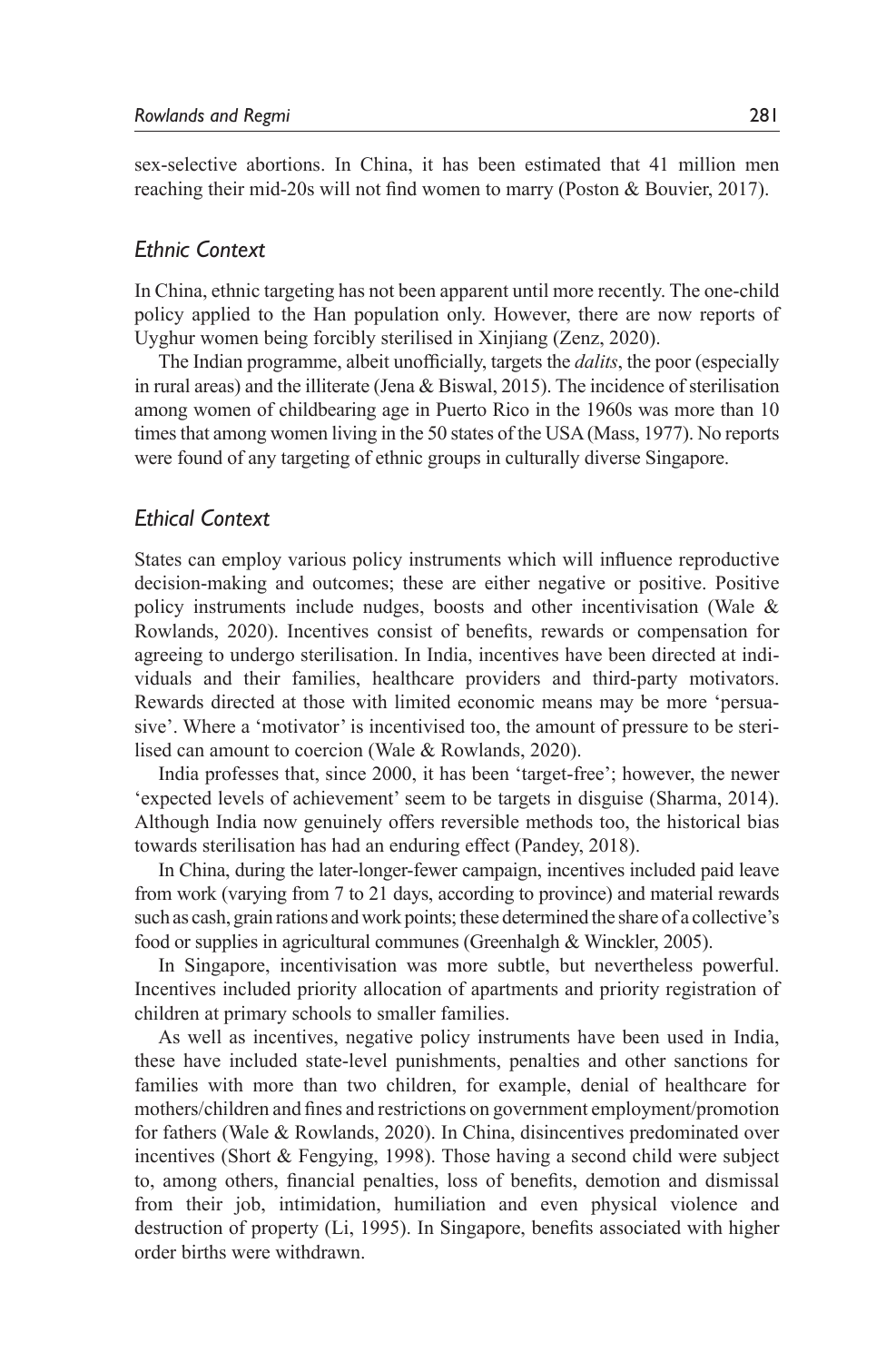# **Conclusion**

Anti-natalist policies have been shown to be not so apposite now in light of falling birth rates in many countries. It has become apparent from global demographic analysis that TFRs would have dramatically fallen regardless of any population policy. It has also become clear that aggressive population policies distort the population structure, making the proportion of dependant older people excessive. Sexual and reproductive rights were violated in all four countries studied. When providing health care to individuals, their reproductive rights must take priority.

With the development of highly effective reversible methods of contraception, there are good alternatives to sterilisation (Joshi et al., 2015). Sterilisation is an option that should be easily available as part of an overall sexual and reproductive health service for those who request it; coercive sterilisation programmes are not appropriate. Although a rights-based approach is now generally accepted, vigilance is still necessary as it is unclear whether coerced sterilisations have been eradicated in China and India.

## **Declaration of Conflicting Interests**

The authors declare no potential conflicts of interest with respect to the research, authorship and/or publication of this article.

## **Funding**

The authors received no financial support for the research, authorship and/or publication of this article.

### **References**

- Aird, J.S. (1990). *Slaughter of the innocents: Coercive birth control in China*. The AEI Press.
- Amy, J.-J., & Rowlands, S. (2018). Legalised non-consensual sterilisation Eugenics put into practice before 1945, and the aftermath. Part 1: USA, Japan, Canada and Mexico. *The European Journal of Contraception and Reproductive Health Care*, *23*(2), 121–129.
- Ashok, K.M. (2016). Are you framing national health policy or not: SC asks Centre. https:// www.livelaw.in/framing-national-health-policy-not-sc-asks-centre/
- Back, K.W., Hill, R., & Stycos, J.M. (1960). Population control in Puerto Rico: The formal and informal framework. *Law & Contemporary Problems*, *25*(3), 558–576.
- Bland, A. (2010, 16 April). Chinese state holds parents hostage in sterilisation drive. *The Independent*.
- Cleland, J., & Mauldin, W.P. (1991). The promotion of family planning by financial payments: The case of Bangladesh. *Studies in Family Planning*, *22*(1), 1–18.
- Cooney, R.S., & Li, J. (2001). Sterilization and financial penalties imposed on registered peasant couples, Hebei Province, China. *Studies in Family Planning*, *32*(1), 67–78.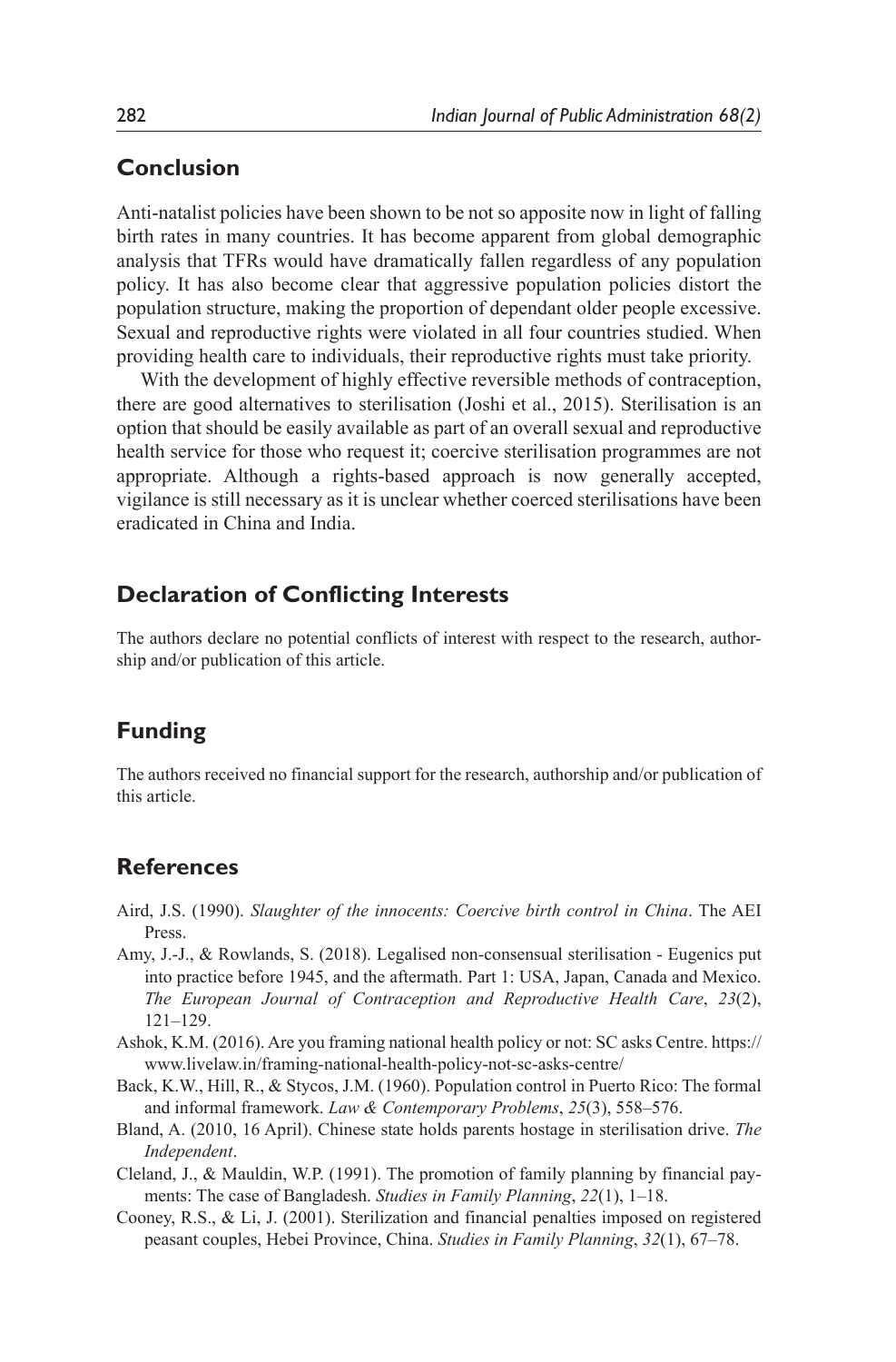de Silva, T., & Tenreyro, S. (2017). Population control policies and fertility convergence. *Journal of Economic Perspectives*, *31*(4), 205–228.

Dhanraj, D. (Writer/Director). (1991). *Something like a war* [film]. Women Make Movies.

- Freedman, L.P., & Isaacs, S.L. (1993). Human rights and reproductive choice. *Studies in Family Planning*, *24*(1), 18–30.
- García, A.M. (Writer/Director). (1982). *La operación* [The operation; film]. Cinema Guild.
- Gietel-Basten, S., Han, X., & Cheng, Y. (2019). Assessing the impact of the 'one-child policy' in China: A synthetic control approach. *PLoS One*, *14*(11), e0220170.
- Greenhalgh, S., & Winckler, E.A. (2005). *Governing China's population: From Leninist to neoliberal biopolitics*. Stanford University Press.
- Harkavy, O., & Roy, K. (2007). Emergence of the Indian national family planning program. In W.C. Robinson & J.A. Ross (Eds.), *The global family planning revolution: Three decades of population policies and programs* (pp. 301–323). The World Bank.
- Hartmann, B., Hendrixson, A., & Sasser, J. (2016). Population, sustainable development and gender equality. In M. Leach (Ed.), *Gender equality and sustainable development* (pp. 56–81). Routledge.
- Jena, A., & Biswal, M. (2015). Whose body is legitimatized for sterilization after all? *Society and Culture in South Asia*, *1*(2), 195–199.
- Joshi, R., Khadilkar, S., & Patel, M. (2015). Global trends in use of long-acting reversible and permanent methods of contraception: Seeking a balance. *International Journal of Gynecology & Obstetrics*, *131*, S60–S63.
- Li, X. (1995). License to coerce: Violence against women, state-responsibility, and legal failures in China's family-planning program. *Yale Journals of Law & Feminism*, *8*(1), 145–191.
- Marks, L.V. (2001). *Sexual chemistry: A history of the contraceptive pill*: Yale University Press.
- Mass, B. (1977). Puerto Rico: A case study of population control. *Latin American Perspectives*, *4*(4), 66–81.
- MOHFW. (2020). *Annual Report 2018–19*. Ministry of Health & Family Welfare.
- Mukherjee, P. (2021). UP's 2-child policy: Is there a need for population control measures in India? *The Times of India*. https://timesofindia.indiatimes.com/india/ups-2-child-policy-is-there-a-need-for-population-control-measures-in-india/articleshow/84440004. cms
- Pandey, P. (2018). India needs a policy for couples who lose children after sterilisation. *BMJ Sexual & Reproductive Health*, *44*(3), 223–224.
- Pizzarossa, L.B. (2018). Here to stay: The evolution of sexual and reproductive health and rights in international human rights law. *Laws*, *7*(3), 29.
- Poston, D.L., & Bouvier, L.F. (2017). *Population and society: An introduction to demography* (2nd ed.). Cambridge University Press.
- Presser, H.B. (1969). The role of sterilization in controlling Puerto Rican fertility. *Population Studies*, *23*(3), 343–361.
- Roser, M., Ritchie, H., & Ortiz-Espina, E. (2019). World population growth. https://ourworldindata.org/world-population-growth
- Rowlands, S., & Wale, J. (2019). Sterilisations at delivery or after childbirth: Addressing continuing abuses in the consent process. *Global Public Health*, *14*(8), 1153–1166.
- Sarojini, N., Sri, S.B., Ambhore, V., & Venkatachalam, D. (2015). Bilaspur sterilisation deaths: Evidence of oppressive population control policy. *Indian Journal of Medical Ethics*, *12*(1), 2–5.
- Saxena, S. (2021). Why two-child policy is futile for population control. https://www.theleaflet.in/why-two-child-policy-is-futile-for-population-control/